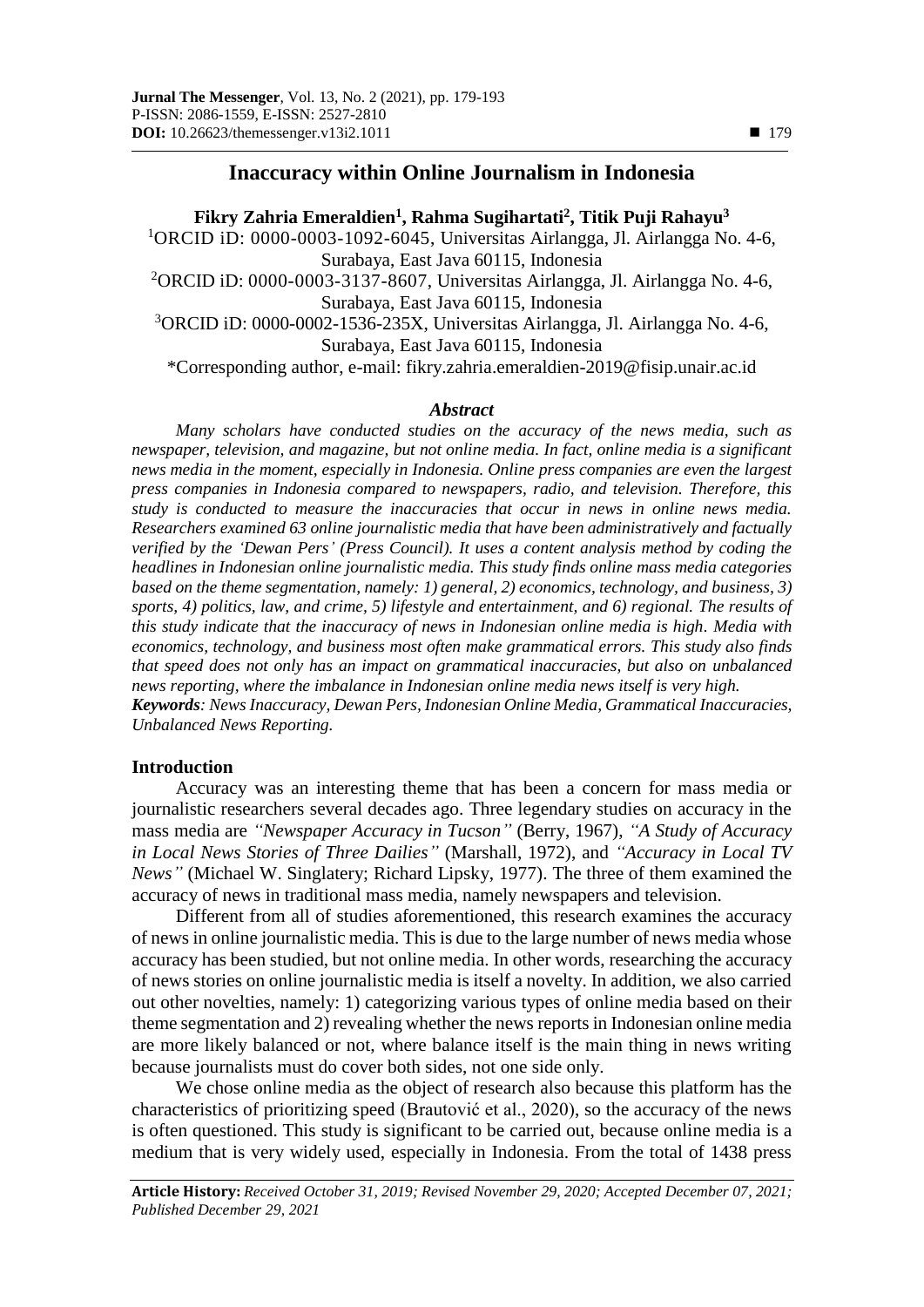companies in Indonesia, 661 is online media. This research will also enrich the discussion about journalism in the digital era. This will complement the journalistic research themes that are mainly about media agendas (Joye, 2010), social media (Karyotakis et al., 2019), globalization (Cunningham & Craig, 2016), media convergence (Alzamora & Tárcia, 2012), and big data (Coddington, 2015).

Journalism is now leading to online. This occurs in various countries, both in countries that already have converged journalistic media (Jacobson, 2010) and in Indonesia itself. In this condition, there are many opinions or viewpoints related to the sustainability of the mass media. One of the papers say that the printed media is now dead due to the digital age and the covid-19 pandemic (Supadiyanto, 2020).

According to Berry, the accuracy of media and public trust need to be continuously researched and checked through a news report. He suggested that examinations shouldn't just be limited to newspapers. The accuracy of news magazines, business press, radio and television also needs to be studied (Berry, 1967), especially online media which is the newest media in news coverage. Therefore, this research is written in order to meet the demands of the novelty.

Accuracy is interpreted as very important in journalism. The things that are often violated or the mistakes that are most often found in print media are omissions, misquotations, and typos. 'Objective' errors such as name, age, and the like occur more frequently in spot news than anticipated (Berry, 1967). Meanwhile, in the television media, inaccuracies were also found. In their study, Singlatery and Lipsky found that the accuracy of newspaper news is higher than the accuracy of television news. Print media are considered more reliable than magazine news and radio news (Michael W. Singlatery; Richard Lipsky, 1977).

Currently, what has not been answered is how accurate is the online journalistic media in Indonesia; therefore, this article is significant. Instead of using the word accuracy, we are more interested in writing down 'inaccuracy.' This is because online news media in Indonesia have been verified by the *'Dewan Pers'* (Press Council). By the end of 2020, from the 661 existing online media in Indonesia, 199 of them has passed verification and is declared as factual by *'Dewan Pers.'*

However, factual are not necessarily free from inaccuracies. In 2015, for example, CNN Indonesia published inaccurate news, even though it was and still a press media that had been administratively and factually verified by *'Dewan Pers*.*'* They wrote inaccurate title about former Indonesian president Megawati's thought towards KPK (Corruption Eradication Commission), at the moment. CNN Indonesia formerly wrote *"Megawati: Bubarkan KPK"* (Megawati: Disband KPK) then revised it becomes *"Megawati: Bubarkan KPK jika Tak Ada Korupsi"* (Megawati: Disband KPK if there is not Corruption) (Fauzi, 2015).

The corrections and apologies from CNN Indonesia have been written at the bottom of the story. This is a good thing to do in online media because we can find out the digital footprint of a news report that was not accurate from this way. However, we cannot guarantee that all online media outlets do the same. For this reason, it is important for us to regularly check the accuracy of the news so that the quality of the mass media in Indonesia can be maintained, at least that is what this research is trying to do. By calculating the inaccuracies of news in the media that have been declared factual hopefully can serve as a reminder or help the mass media to maintain their credibility.

Along with the credibility of the news, accuracy is believed to have decreased a lot in the past two decades. However, interestingly, the majority of respondents considered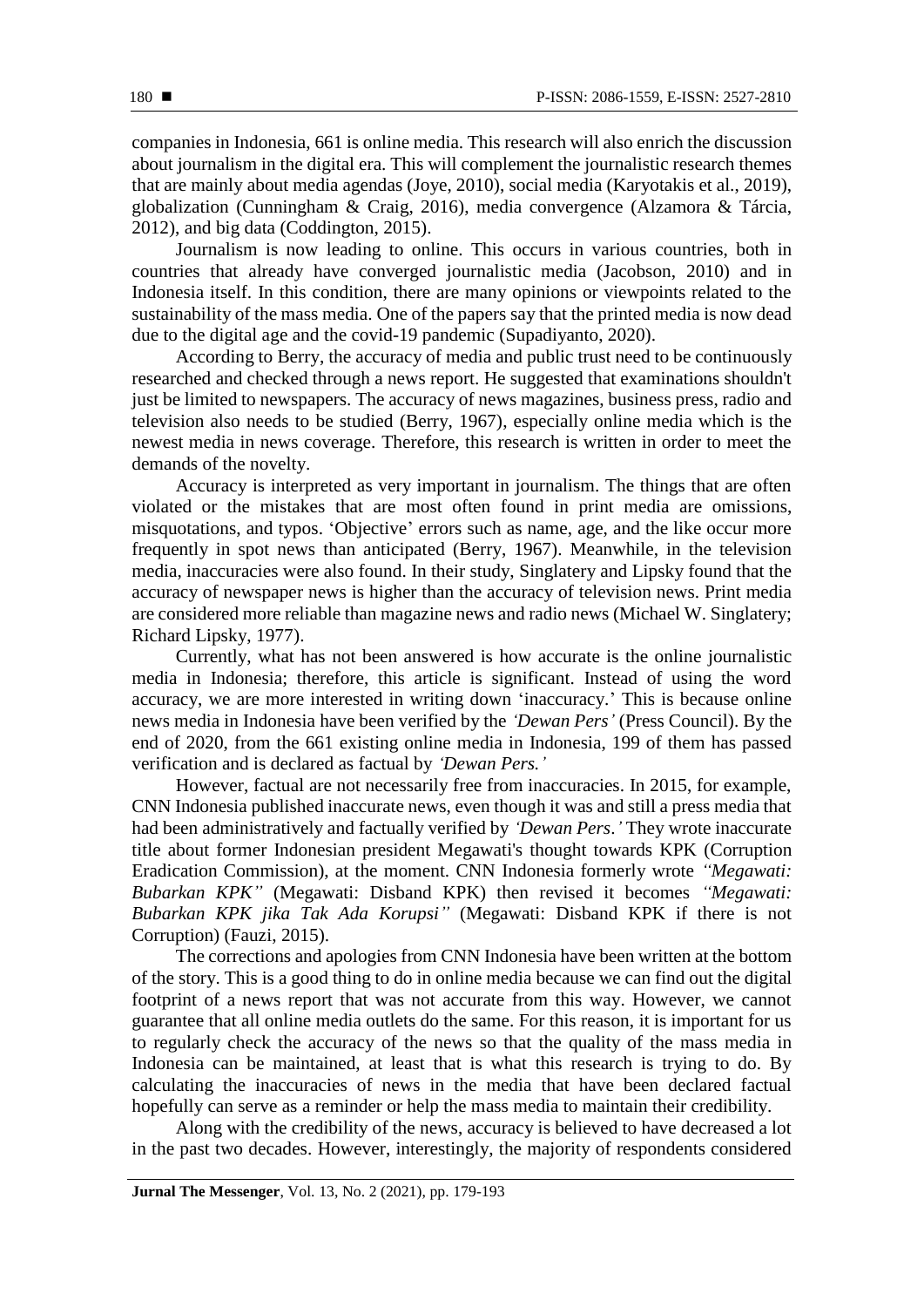media coverage of anthrax to be accurate (Fahmy & Johnson, 2007). It seems that gender and geographic area relatively can be used as references in predicting media accuracy. Compared to men, women perceive media coverage to be more accurate and tend to have more fear and anxiety after consuming a report about terrorism (Fahmy & Johnson, 2007).

Different from the research above, this study does not take geographic areas as a determinant of accuracy in news. This is because of our research object--that is news in online media--where there is no area limit in accessing it. Gender itself is also not an indicator in examining news inaccuracies in this study, because this study does not examine the perceptions of readers, but news texts in online journalistic media. This study will also examine how online media in Indonesia enforce ethics.

Media ethics is closely related to accuracy. Media with a lot of inaccuracies in the news are considered to have ethical issues. There is a finding that most journalists view plagiarism, the use of anonymous sources, gossip, and hate speech as the most serious unethical practices associated with new media or the internet (Chari, 2013). There is a view that journalism practitioners who rely too much on new media technology to gather news in the long term can negatively impact the creativity and strength of traditional journalism.

While the journalistic code of ethics in other countries--such as Nigeria, United kingdom, United States of America, India and Russia--is based on nations' politics and cultures (Akoje & Rahim, 2014), journalistic code of ethics in Indonesia prioritizes independence, balance, and accuracy. As in the first clause, Indonesian journalists are independent, producing news that is accurate, balanced and not with bad intentions. Inaccuracies can arise whether it is due to personal deliberation or coincidence, as what was done by CNN Indonesia.

The main cause of journalistic errors and their spread is in journalist routines, namely inadequate journalistic practices related to fact checking and correction (Brautović et al., 2020). They found that the media ignored accuracy as an ethical standard in the journalism profession for the sake of publication speed. After reporting news by mistake, many media continue to publish stories that are inaccurate and do not check the correct facts (Brautović et al., 2020). Therefore, inaccuracies in the mass media persist. In this case, it is not the speed of online media or the lack of time that is to blame, but rather flawed routines that leave accuracy as a principle of journalism (Pesquisa, 2017). We agree with the results of this study, even though the actual speed in online media cannot be excluded as the cause of the high accuracy in online media compared to traditional media.

Accuracy is something that can be compromised, it is seen as a professional norm as well as a compromise norm (Shapiro et al., 2013). Compromise is only understood rather than articulated. If there are small facts that are easy to check, they need to be checked. However, if there is a statement that is bigger but 'gray', then the statement is not given much attention; unless it is defamation.

However, verification of news report data is still deemed mandatory in order to maintain news accuracy, especially in the era of 'post truth' (Duffy & Tan Rui Si, 2018) as it is today; where digital disruption has challenged the norm or in the newsroom. People must be disciplined in conducting verification in journalism. The high compliance with discipline in verification makes a journalist identifiable as a professional group. In conclusion, the validity of news reports needs to be fulfilled (Potter & Thai, 2019).

If the verification process is ignored, it is not impossible that an online journalistic media will channel fake news or hoaxes (Adhiarso et al., 2018). According to their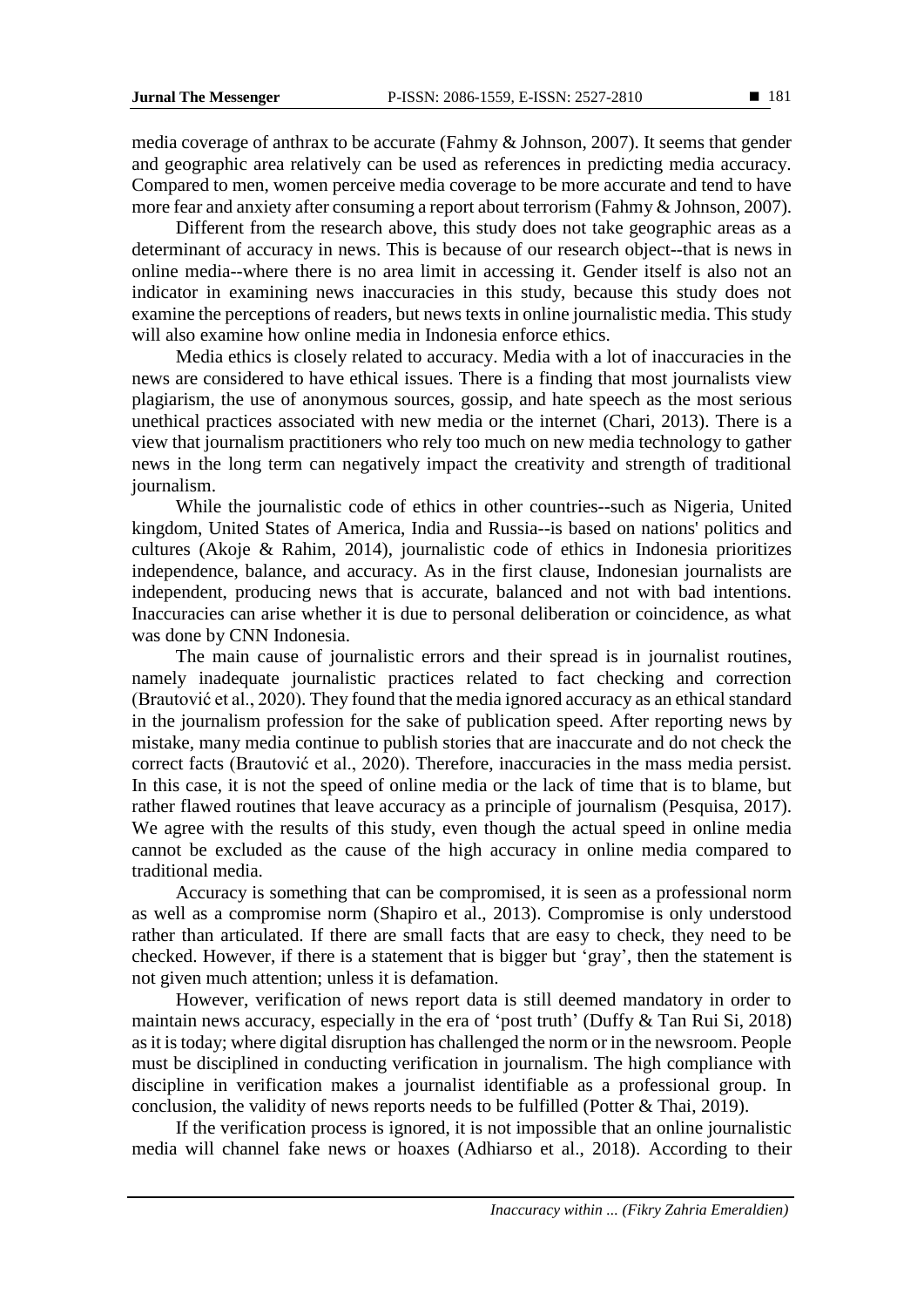findings, news construction can have a positive effect on hoax reporting in online media. This means that online news has an effect on the spread of hoax news and if more and more internet users respond to hoax news, the wider the circulation of hoax news will be. They concluded that news construction and internet user responses had a positive and significant effect on hoax news in online media. The hope is that online media will certainly not be the distributor of hoaxes. Online media will be useful if it can report factual events or can even be a medium of learning or media for social change (Ma et al., 2018).

Keeping news from hoaxes is also a priority for journalists in online media who focus on entertainment news. This was found in research on the opinion of Buzzfeed journalists (Tandoc & Foo, 2018). Buzzfeed is an American news company that focuses on entertainment on the Internet media. Much of Buzzfeed's viral content has caught the attention of audiences and researchers in the journalism field. Although based on the distribution of online media, Buzzfeed journalists are still trying to carry on the values or norms that exist in traditional media. One of the norms is accuracy. A Buzzfeed journalist said it was their job to publish honest stories that tell people about the world they experience every day (Tandoc  $\&$  Foo, 2018). This indicates that even if a media focuses on entertainment, accuracy is still upheld as a journalistic norm that needs to be maintained.

Based on the background aforementioned, we are interested in researching the accuracy of news in Indonesian online media. This research focuses on what inaccuracies appear in Indonesian online media. This is because, as previously stated, even though the online journalistic media has been verified by the Press Council, inaccuracies may arises. There needs to be a study that examines the inaccuracy of news in online media as a form of concern for the credibility of the news media in Indonesia as a whole. This research, arguably continues what has been done in 'Between clarity and novelty implementation in Indonesia online media according to the principle of journalist' (Rizkiansyah et al., 2020). Even though the methods we use are very different--they conduct interviews with journalists while authors survey the content of the news--our spirit is the same, namely to find out how to implement journalistic principles in online media.

### **Methods**

This research uses a quantitative method by conducting a survey of the headlines in Indonesian journalistic online media. The approach of content analysis is used to collect and code the data. Universe or population of this study is 63 Indonesian online media that have been administratively and factually verified by the Press Council. These media consist of: 23 media with general discussions; 3 economics, technology, and business media; 1 sports media; 8 politics, law, and crime media; 5 lifestyle and entertainment media; and 23 regional media. Units of analysis of this study are every headline of Indonesian online media that have been determined as sample.

The prior instrument of this research is the coding sheet by using Microsoft Excell. The categories themself are developed by utilizing major parts of Maier's classification of inaccuracies or errors (Maier, 2005) and adjust it to the context in Indonesia. From this adjustment, the categorizations are: 1) gramatical errors (or 'objective errors' in Maier's), 2) subjective errors that consist of inaccurate title and imbalance, and 3) source. To ensure the validity of the proposed categorization, we employ two people to code them in the pilot study. These coders have a background that suits the needs of this study, namely: 1) having adequate knowledge about news in online media and 2) understanding journalistic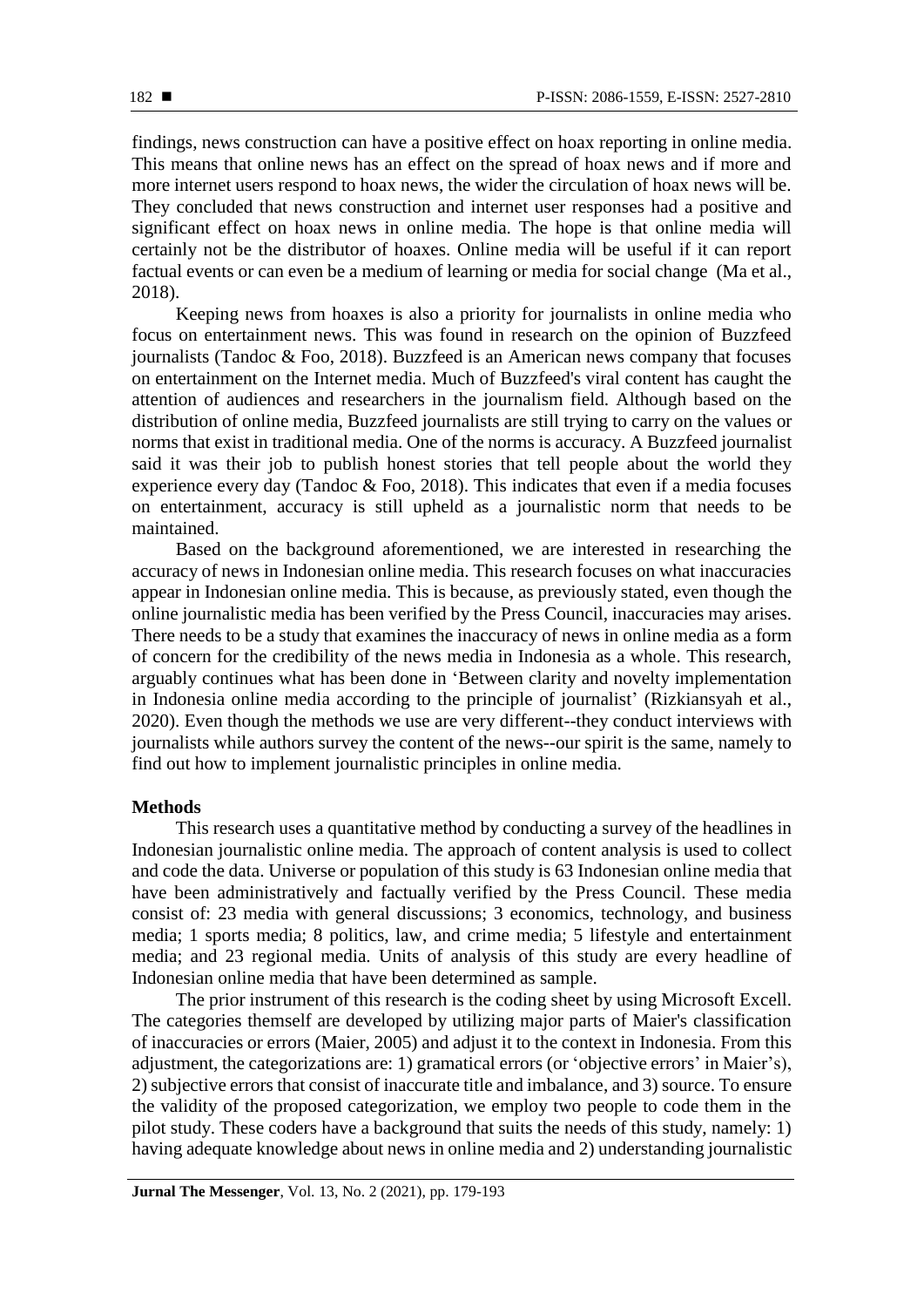ethics and Indonesian language. Work results the two coders are calculated using Cohen's Kappa intercoder reliability consistency test.

### **Results**

This section shows the research results on the 63 online journalistic media that have been administratively and factually verified by the Press Council. These media have various news segments, ranging from: general; economics, technology, and business; sports; politics, and crime; lifestyle and entertainment; and regional. These media are: Table 1. Online Media Name

| N <sub>o</sub>   | Table 1. Omine ivielia ivanie<br><b>Online Media Name</b> | N <sub>o</sub> | Online Media Name       |
|------------------|-----------------------------------------------------------|----------------|-------------------------|
| 1.               | www.suara.com                                             | 33.            | www.makassar.terkini.id |
| 2.               | www.bisnis.com                                            | 34.            | www.riauterkini.com     |
| 3.               | www.bola.com                                              | 35.            | www.tribun-medan.com    |
| $\overline{4}$ . | www.detik.com                                             | 36.            | www.manadonews.co.id    |
| 5.               | www.tribunnews.com                                        | 37.            | www.covesia.com         |
| 6.               | www.gatra.com                                             | 38.            | www.kumparan.com        |
| 7.               | www.jpnn.com                                              | 39.            | www.bernas.id           |
| 8.               | www.jurnalsumatra.com                                     | 40.            | www.ayobandung.com      |
| 9.               | www.liputan6.com                                          | 41.            | www.lintaslampung.com   |
| 10.              | www.gosumut.com                                           | 42.            | www.detikawanua.com     |
| 11.              | www.metrotvnews.com                                       | 43.            | www.pelitaekspres.com   |
| 12.              | www.riaumandiri.co                                        | 44.            | www.obsessionnews.com   |
| 13.              | www.berazam.com                                           | 45.            | www.batamnews.co.id     |
| 14.              | www.tribunjateng.com                                      | 46.            | www.marwahkepri.com     |
| 15.              | www.harianjogja.com                                       | 47.            | www.dream.co.id         |
| 16.              | www.suaramerdeka.com                                      | 48.            | www.sulutdaily.com      |
| 17.              | www.timesindonesia.co.id                                  | 49.            | www.riau24.com          |
| 18.              | www.jambiindependent.co.id                                | 50.            | www.uzone.id            |
| 19.              | www.tribunjambi.com                                       | 51.            | www.kabarmakassar.com   |
| 20.              | www.jamberita.com                                         | 52.            | www.minangsatu.com      |
| 21.              | www.tempo.co                                              | 53.            | www.metrojambi.com      |
| 22.              | www.jubi.co.id                                            | 54.            | www.netralnews.com      |
| 23.              | www.viva.co.id                                            | 55.            | www.rilis.id            |
| 24.              | www.mediakepri.co.id                                      | 56.            | www.batamtoday.com      |
| 25.              | www.wartakepri.co.id                                      | 57.            | www.cumicumi.com        |
| 26.              | www.batamclick.com                                        | 58.            | www.bintang.com         |
| 27.              | www.okezone.com                                           | 59.            | www.bunaken.co.id       |
| 28.              | www.goriau.com                                            | 60.            | www.telegrafnews.co     |
| 29.              | www.rmol.co                                               | 61.            | www.tirto.id            |
| 30.              | www.arah.com                                              | 62.            | www.inforiau.com        |
| 31.              | www.indotimur.com                                         | 63.            | www.radarpekanbaru.com  |
| 32.              | www.sulutnews.com                                         |                |                         |

Note: The names of the media above are obtained from the official website of the press council: dewanpers.or.id

As described in the methods section, to ensure the reliability of the categorizations defined in this study, we had conducted a pilot study and calculated the reliability using Cohen's Kappa consistency test. The categorizations, namely grammatical errors, subjective errors, and eyewitness that have been declared reliable is used to examine the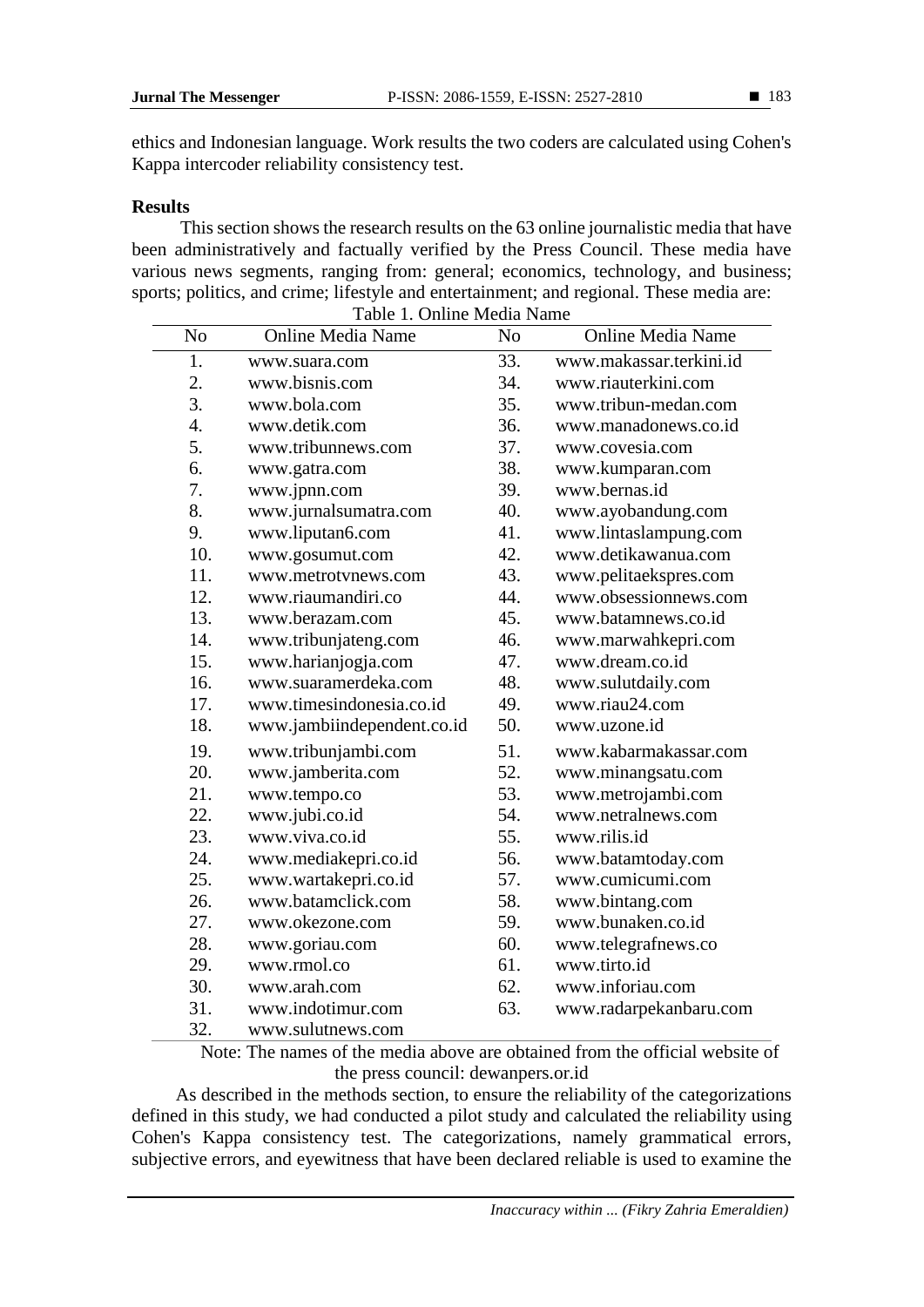news in the 63 media aforementioned. From the Cohen's Kappa inter-coder reliability test, it can be concluded that all categorizations used in this study have a significant agreement between coder 1 and coder 2 with significant 0.000 (<0.05). Cohen's Kappa coefficient value from the category 'gramatical errors' is 0.898; 'subjective errors' is 0.347; 'eyewitness' is 0.618, and 'third hands' is 0.600. Therefore, it can generally be concluded that all categories measured by coder 1 have an agreement with coder 2. Table 2. Inaccuracies in Each Media Category

| N <sub>o</sub> | Table 2. maccuracies in Each Media Category<br>Media Category | Amount of | Amount of    |
|----------------|---------------------------------------------------------------|-----------|--------------|
|                |                                                               | Media     | Inaccuracies |
|                | Economics, technology, and business                           |           | 53           |
| 2.             | Lifestyle and entertainment                                   |           | 59           |
| 3.             | Regional                                                      | 23        | 228          |
| 4.             | Politics, law, and crime                                      | 8         | 69           |
| 5.             | General                                                       | 23        | 156          |
| 6.             | <b>Sports</b>                                                 |           |              |
|                | Total                                                         | 63        | 567          |

Note: The amount of inaccuracies listed in this table comes from grammatical errors

Based on the Table 2, it can be concluded that media with 'genre' or specifically economics, technology, and business most often write inaccuracies. In three news stories, there are 53 grammatical errors written by the journalists. After that, lifestyle and entertainment media made the second most frequent error, where there are 59 errors in their 5 news stories.

Less Thorough in Journalistic Language

The results of this study indicate that online news media in Indonesia lacks attention to the language of journalism as a language that must be used in mass media reporting in Indonesia. There are a lot of grammatical errors, which is an indication that online media in Indonesia is less thorough. Every Indonesian online news media has 10 (rounding of 9.81) objective errors in average; with the highest to lowest error order: letter use (53.8 percent), words writing (28.2 percent), punctuation use (16.7 percent), and the use of numbers and numbers symbol (1.3 percent).

| Tabic 9. Grammatical Effors |                                       |               |            |
|-----------------------------|---------------------------------------|---------------|------------|
| N <sub>0</sub>              | Indicator                             | Number of     | Percentage |
|                             |                                       | <b>Errors</b> |            |
|                             | Letter use                            | 319           | 53.8       |
| 2.                          | Words writing                         | 167           | 28.2       |
| 3.                          | Punctuation use                       | 99            | 16.7       |
| $\overline{4}$              | The use of numbers and numbers symbol |               | 1.3        |
|                             | Total                                 | 593           | 100        |

Table 3. Grammatical Errors

Note: Errors in grammatical writing that occur in news in online media

In Table 3, we can see that there are 319 errors in writing letters. These mistakes dominate inaccuracies that occur in online media in Indonesia. The total error in writing these letters is five times more than the population itself. Every news has an average of 5 letter writing errors. One of the mistakes in writing letter can be seen in Figure 1. This figure shows a title that writes letter 'd' in word *'Dengan'* (with) in capital letters. This is inaccuracy in letter use, because the letter 'd' in *'dengan'* word must be written in lowercase.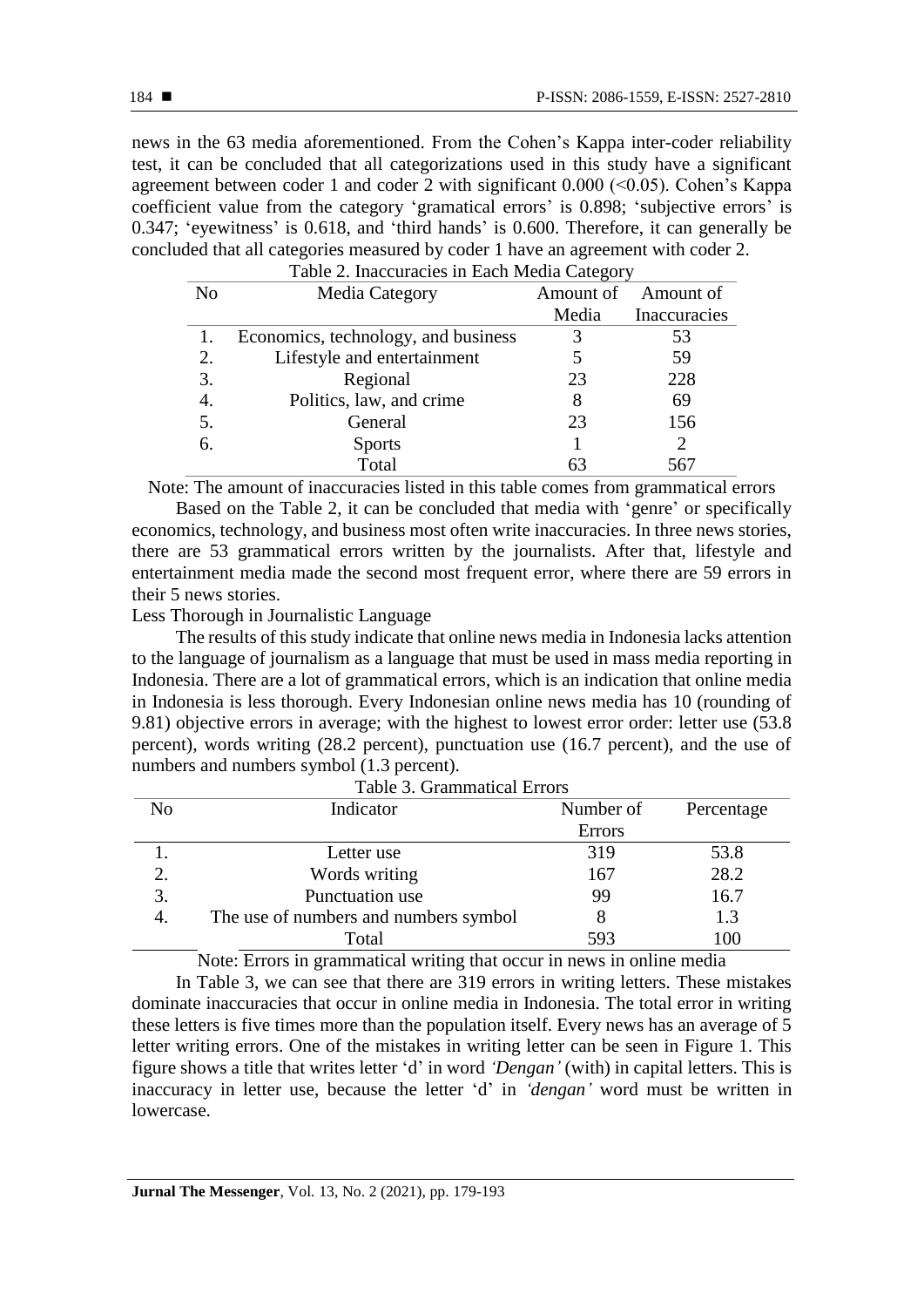**Viral Medsos** 

# Sindir SBY Dengan Pukul Mangkok, Hotman Paris: Bapak SBY Nonton TV Ngak?

Figure 1. Inaccurate in Letter use and word writing (source: medan.tribunnews.com/2018/09/08/sindir-sby-dengan-pukul-mangkok-hotman-parisbapak-sby-nonton-tv-ngak)

Typos or word writing errors are ranked second in objective errors. Although not as high as words writing, 167 errors remain high numbers, considering the number is twice more than the population of this study. It proves that online media is less accurate in checking the correctness of word writing. This error is not too much of a problem if the typo does not change the word it should. However, if the typo happens to have a meaning far from what should be written, the credibility of the online media in question can be questioned. One of the errors in writing letters can be seen in Figure 1. The figure shows a title that says *'Ngak'* (no), where it should be written *'Nggak'* (no). Another example can be seen in Figure 3, where the word *'aktivitas'* (activity) is written as *'aktifitas*.*'*

JAMBI-INDEPENDENT.CO.ID-Pemerintah secara resmi menetapkan kuota CPNS

2018 sebanyak 238.015 orang. Penetapan ini dipertegas dalam Peraturan Menteri

Pendayagunaan Aparatur Negara dan Reformasi Birokrasi Republik Indonesia (PermenPAN-

RB) Nomor 36 Tahun 2018 Tentang Kriteria Penetapan Kebutuhan Pegawai Negeri Sipil dan

Pelaksanaan Seleksi Calon Pegawai Negeri Sipil Tahun 2018.

Permenpan RB Nomor 36 Tahun 2018 diterbitkan sebagai persiapan pelaksanaan seleksi CPNS tahun 2018.

Figure 2. Punctuation use (source: jambiindependent1.rssing.com/chan-56081239/all\_p734.html)

There are 99 errors in writing punctuation marks. One of the mistakes can be seen in the Figure 2. In this news, the writing of the abbreviation *'PermenPAN-RB'* (Regulation of the Minister of Administrative and Bureaucratic Reform of the Republic of Indonesia) was not consistent. In the first sentence, the punctuation dash is used, but in the subsequent sentence, the punctuation is not used. If we average the results, then each news has at least one error in writing punctuation.

■ 185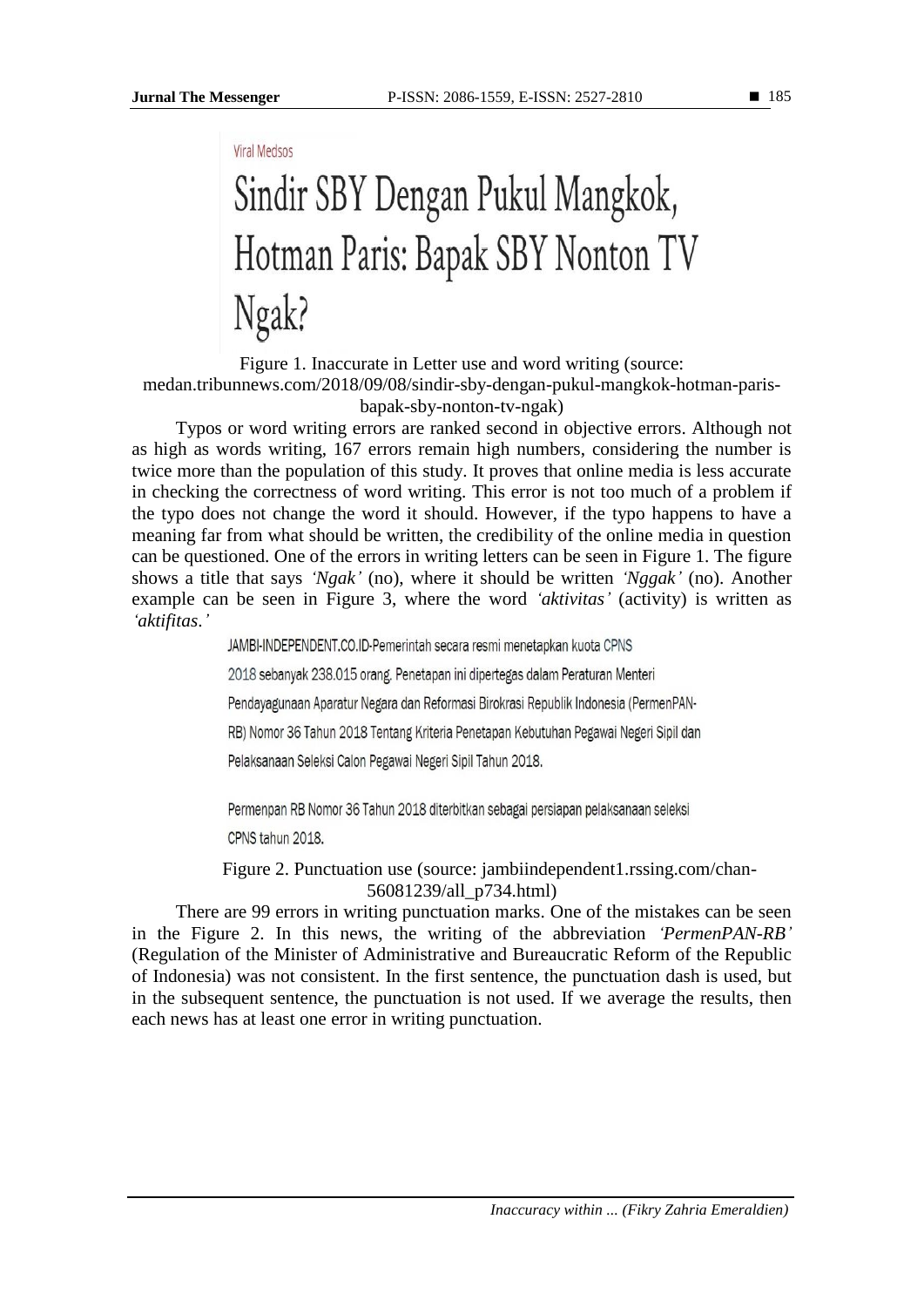Kata Helmi, aktifitas di pelabuhan tersebut memang cukup padat, karena sebagai akses anak sekolah dan masyarakat. Sehingga untuk sementara masyarakat pengguna pelabuhan dialihkan ke Pelabuhan Pangkalan Balai yang memang jaraknya cukup jauh sekira 2 kilometer.

Helmi menjelaskan, atas kondisi itu Pelabuhan Kandis menjadi prioritas pembangunan ditahun 2019 mendatang. Yang rencananya akan dilakukan oleh Dinas Perhubungan Kabupaten Karimun dengan menggunakan anggaran yang bersumber dari Dana Alokasi Khusus (DAK).

Figure 3. Words writing and the use of number and symbol (source: batamclick.com)

In contrast, inaccuracy in writing number and symbol is very low, that is 1.3 percent. We can see the example in Figure 3. In journalistic language, numbers consisting of one digit should be written in letters. Meanwhile, news in the Figure 3 wrote '2' instead of '*dua'* (two). However, the finding of a low number of inaccuracy in writing numbers can also be regarded as something that is not special because the numbers are not as many as the letters in a news story. Therefore, the least error in writing numbers compared to letters can be said to be normal.

High in 'Imbalance' but Low in 'Inaccurate Title'

The standard deviation of grammatical errors and subjective errors is 7.96. This means that online media in Indonesia has a very high error range; there are online media that make no mistakes at all, but there are also those which make 36 errors in a story. Table 4. Subjective Errors

| Table 4. Subjective Eliois |                  |                        |            |  |
|----------------------------|------------------|------------------------|------------|--|
| No                         | Indicator        | Amount of Inaccuracies | Percentage |  |
|                            | Inaccurate title |                        | 6.4        |  |
|                            | Imbalance        |                        | 80.9       |  |
|                            |                  |                        |            |  |

Note: Imbalanced news writing often occurs in online media. Meanwhile, news with inaccurate titles, such as click bait, are very few.

Furthermore, Indonesian online media has a low inaccurate title, which is 6.4 percent. The low percentage of inaccurate title writing shows that the majority of online media in Indonesia can maintain professionalism in writing news headlines. Their titles also represent the content of news or do not click bait.

## 7 Penambang Terjebak

# Evakuasi Korban Tambang Dihentikan, Tim Sudah Beranjak Tinggalkan Lokasi

Figure 4. The title of imbalance news (source: jambi.tribunnews.com/2018/09/05/evakuasi-korban-tambang-dihentikan-tim-sudahberanjak-tinggalkan-lokasi)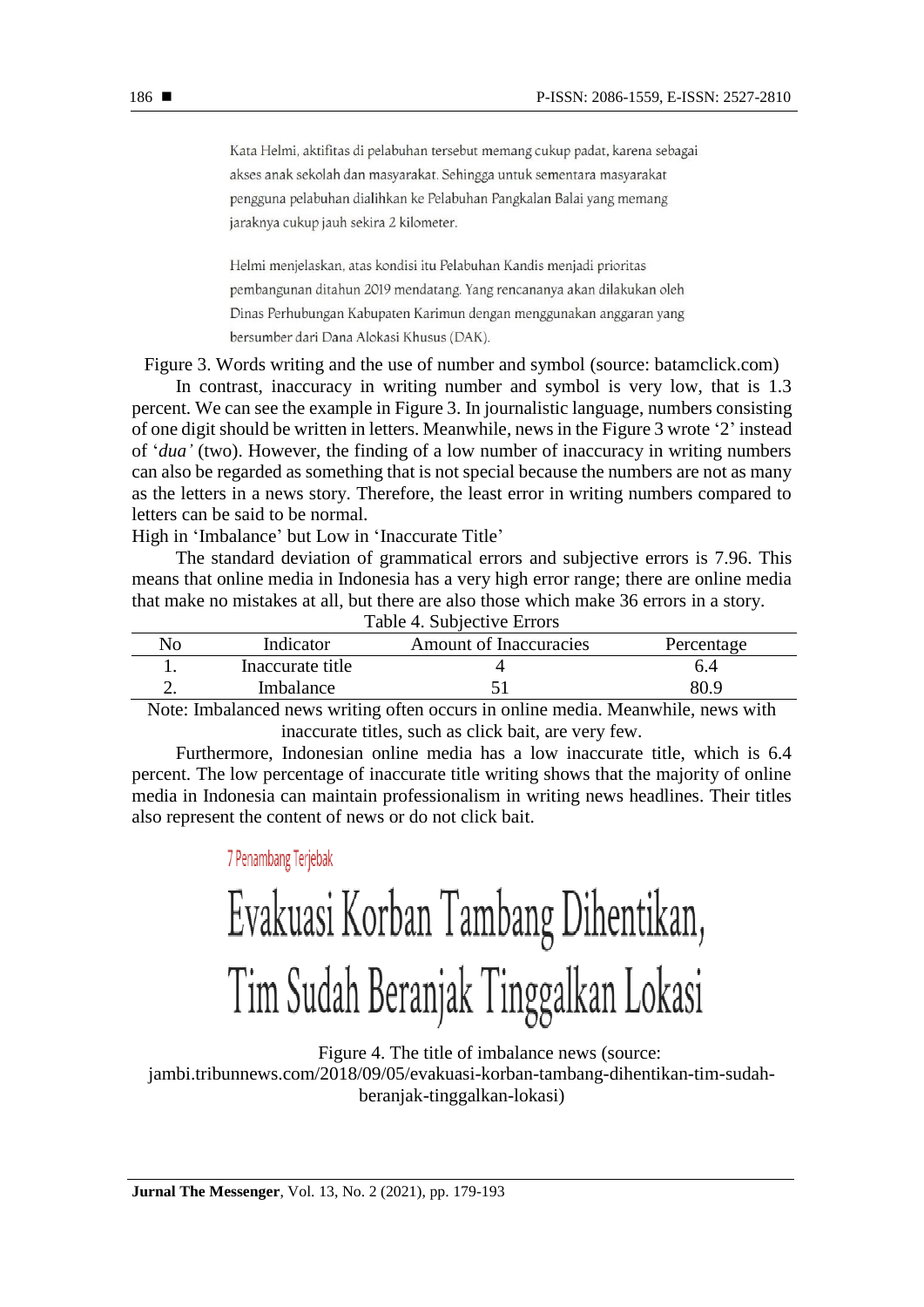■ 187

Informasi yang dirangkum, siang ini, Rabu (5/9), seluruh tim yang turun langsung ke lapangan bertolak ke Kota Bangko.

"Tadi pagi sebagian petugas sudah keluar di lokasi dan stand by di Polsek Sungai Manau dan sore ini akan ke Bangko," kata petugas yang ikut dalam tim evakuasi. (\*)

## Figure 5. Quotation in imbalance news (source: jambi.tribunnews.com/2018/09/05/evakuasi-korban-tambang-dihentikan-tim-sudahberanjak-tinggalkan-lokasi)

Indonesian online media is very weak in applying balanced reporting. By balanced means that all parties have equal opportunities. Most of Indonesian online media (79.3 percent) reported imbalance stories. The news they have reported only highlights one party, while the other party which should be related is not too highlighted or even ignored. An example is in the news in Figure 4 and 5. The title of the news is *"Evakuasi Korban Tambang Dihentikan, Tim Sudah Beranjak Tinggalkan Lokasi"* (The Evacuation of Mine Victims has been Stopped, the Team has Left the Location), but the quotation only came from officers and there was no quote from victims at all.

| Table 3. Sources |            |                  |            |
|------------------|------------|------------------|------------|
| No.              | Indicator  | Number of Errors | Percentage |
|                  | Eyewitness | ςU               | 79.3       |
|                  | Third hand |                  | 17.5       |
|                  | Don't know |                  |            |
|                  | Total      |                  | 100        |

Note: Various ways that journalists do in getting news sources

Online media in Indonesia tend to get their source directly or through eyewitness (79.3 percent). This is good because as explained by (Berry, 1967), information obtained through eyewitness is more reliable than that obtained through third hand. In addition, there are few news stories (17.5 percent) that use sources originating from a third-hand. We can see news with third hand source in figure 6. At the bottom of the news, *kompas.com* was written as all news sources.

> Aksi goyang dayung Presiden Jokowi membuat masyarakat sejenak melupakan kesedihan akibat gempa yang terus menerus terjadi.

Sebelumnya saat upacara pembukaan Asian Games 2018, Presiden Jokowi juga tertangkap kamera sedang melakukan goyang dayung saat penyanyi Via Vallen melantunkan lagu berjudul "Meraih Bintang". Aksi ini juga mencuri perhatian publik.

Setelah nobar penutupan Asian Games 2018, Presiden akan menginap di tenda pengungsian di Lombok bersama para menteri, Kepala BNPB, Panglima TNI, Kapolri dan pejabat terkait lainnya. (\*\*\*)

sumber: kompas.com

Figure 6. News that has sources from the third hand (source: mediakepri.co.id/2018/09/goyang-dayung-presiden-jokowi-saat-penutupan-asiangames-di-lombok-hibur-para-pengungsi/)

It has to be remembered that the sample of this study is news from online media that have been administratively and factually verified by *'Dewan Pers*.*'* This does not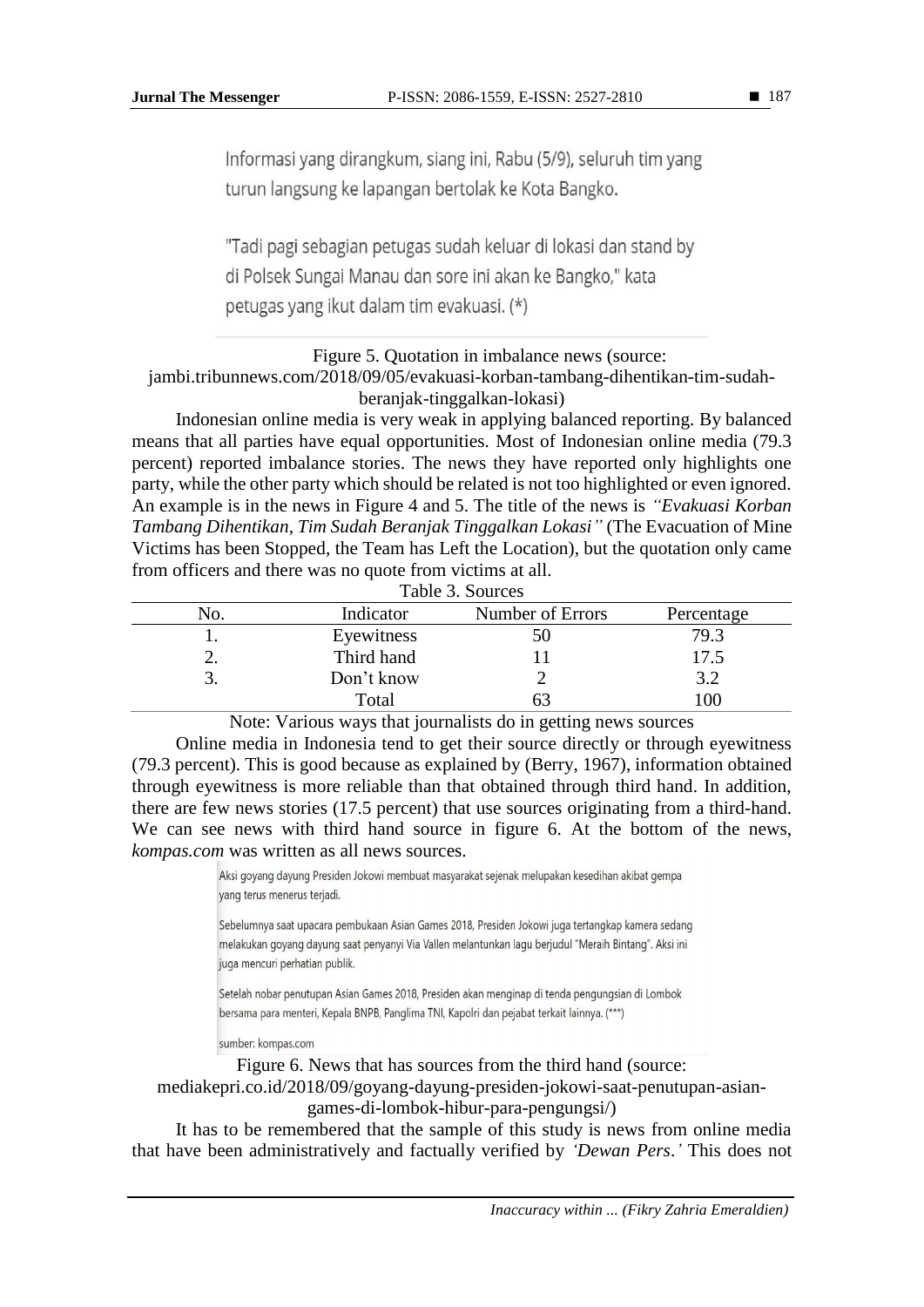include online media which have not been verified yet. Therefore, there will be more possibilities for the inaccuracy of online press companies as a whole.

### **Discussion**

The results of this study indicate that the demand for speed in releasing news online has an impact on the low accuracy of journalistic language and journalistic techniques. Online news media in Indonesia have high inaccuracies in grammar, especially media with economics, technology, and business 'genre.' This shows that online journalistic media in Indonesia are not thorough in writing their stories. This can be considered simple if it does not change the meaning, but still it violates professional norms (Shapiro et al., 2013). However, this finding does not conform to the compromise norm, because there are many inaccuracies in simple matters such as writing letters and words.

In media ethics theory, accuracy (along with verification) is the first issue mentioned in the journalism ethical problems (Ward, 2008). As the first area of media ethics problem, the accuracy is significant in every story or news report in any mass media industry, including mass media industry in online journalism too. Speed that has been the main advantage of online journalism cannot be the excuse for online media for making an inaccurate story.

This finding clearly does not fulfill *'bahasa jurnalistik'* (journalistic language) that every news written by the Indonesian mass media must use standard Indonesian language, good and right and at least make EYD a benchmark in writing news in the mass media (Chaer, 2010). The high inaccuracy of news writing in Indonesian online media proves that online media in Indonesia must have a good checking system, namely by applying a news script review system to be printed in layers. The first layer is the editor that plays the function of the gatekeeper and the second layer is a copy of the editor specifically to check the language structure only. Thus, a copy editor must have a good linguistic background, for example an Indonesian language scholar.

Our findings prove that correction is important. As stated in Brautović, Maštrapa, & John, the media need to have error management in order to be accountable to their audience. This was done to maintain or increase its credibility. Error management needs to be enforced to prevent their own staff from neglecting fact-checking. Double-checking before publishing news in online media is very necessary. If something goes wrong, the journalist's name and errata need to be written on the same news page to contribute to reducing the error rate, as was done by the online media CNN Indonesia in 2015. By doing so, future mistakes can be prevented. Errors that have already existed can also be corrected (Brautović et al., 2020).

News media companies need to apply certain methods to their journalists before spreading the news, that is, by focusing not only on the results but also on how journalists arrive at their findings. Therefore, reporters will provide good service to readers. Readers' trust in news accounts will become higher too (Maguire, 2016).

The second finding in this study is a high range of inaccuracies; that is, there are stories that have no inaccuracy at all but some are nearly 40. This finding indicates a wrong procedure in the media with high inaccuracy. This is not a problem of inaccuracy, but it is a problem of lever weakness (Duffy & Tan Rui Si, 2018) and the gatekeeping process (Putri, 2012) as a whole in a medium. The high number of inaccuracies indicates that the error occurs not because of accident, but because you do not know what is right.

This indicates an imbalance in the role of the gatekeeper in media that has zero errors and many errors. Supposedly, the gatekeeper is the main gateway in saving news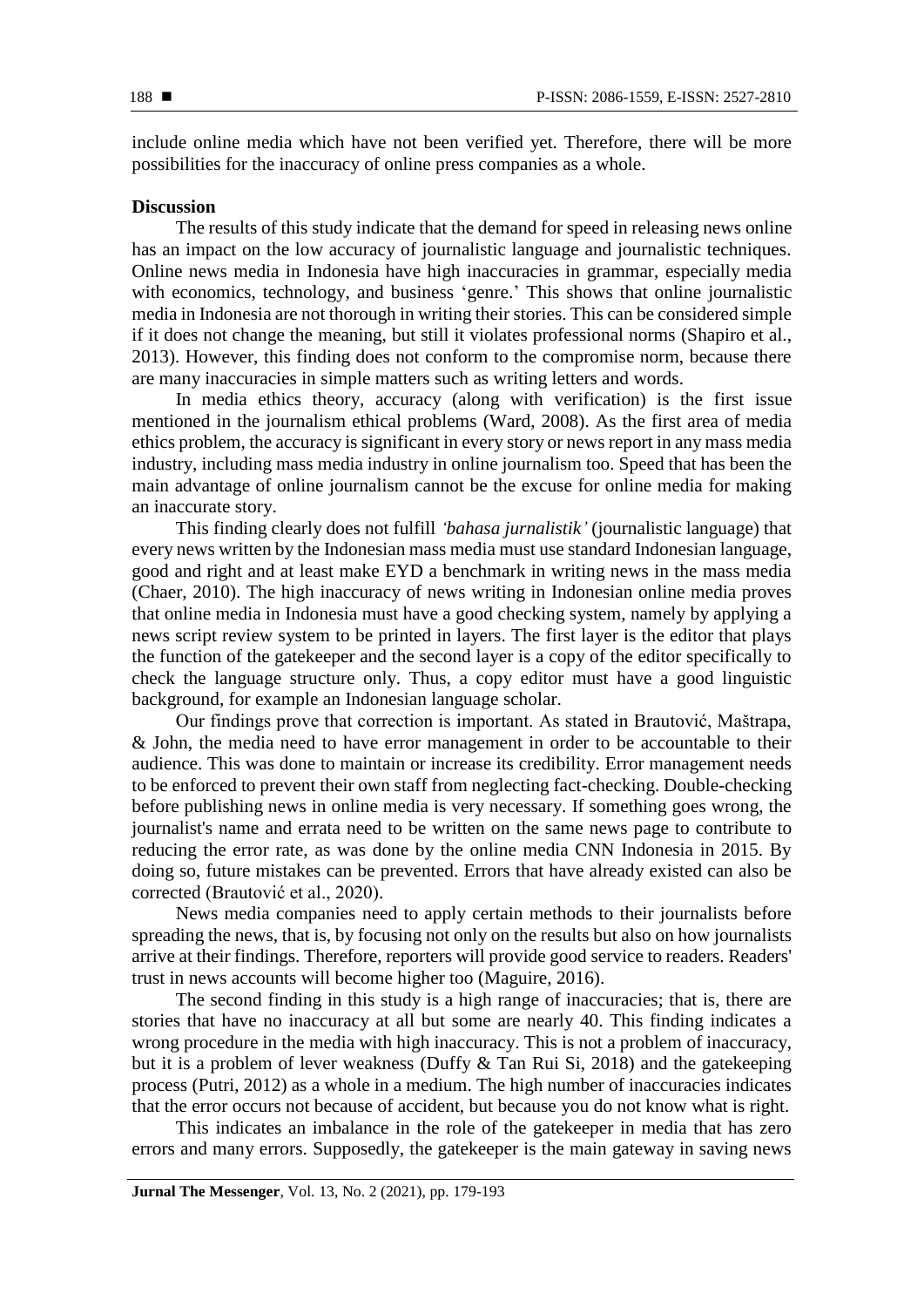from mistakes, whether it is an objective error. Gatekeepers must ensure leverage as their strategy so that news can be ascertained accurate (Shapiro et al., 2013).

Accuracy itself can be interpreted in various ways. In Shapiro, Brin, Bédard-Brûlé, & Mychajlowycz, accuracy can be interpreted as 'pure' accuracy (literal truth) and 'what is told' accuracy (uncritical reliance on the associated source). There is also greater accuracy (related to overall thrust in a context in the news) and interpretation accuracy (Shapiro et al., 2013). Each of these accuracy needs to be realized through various verifications, according to the accuracy characteristic.

The enthusiasm to carry out verification with high standards as much as possible does not only burden the gatekeepers, but also becomes the enthusiasm of the media crew as well as becomes a media habit or routine. Gatewatching--evaluating by the audience- which is a sign of the opening of a media can also be one of the latest options in implementing news checking (Bruns, 2011). Online media verifications must be done deftly and become a habit. Because, it is undeniable that the pressure to make a story update in a very short time interval cannot be avoided (Diekerhof & Bakker, 2012). Another finding of this study is the high level of imbalance in news reporting. Compared to the inaccuracy of writing letters and words, this error is more serious and can be fatal. It is said to be fatal because balance is the 'life' of journalism.

Journalist has to cover all sides instead of cover both sides, since there might be more than two parties in a news (Laksono, 2010). On the contrary, most of Indonesian online media (79.3 percent) reported imbalanced stories. The news they have reported only highlights one party, while the other party which should be related is not too highlighted or even ignored.

The facts aforementioned contradict the ethics of mass media in Indonesia. The Indonesian Journalistic Code of Ethics issued by the Indonesian Journalists Association (PWI) emphasizes the importance of balance several times. In the Journalistic Code of Ethics Chapter II Article 5 and stated that Indonesian journalists present the news in a balanced and fair manner, prioritizing the accuracy of speed and mixing facts and opinions themselves. While Article 7 emphasizes balanced news presentation.

Delivering imbalanced news is a danger for any type of mass media, because that means they have lost the essence of journalism itself. Journalists must be able to maintain the independence of the people they cover, in other words, journalists should not take sides and lean towards certain parties (Kovach, Bill; Rosenstiel, 2001). However, we cannot be 100 percent objective in pouring facts into writing, therefore the reportage carried out by journalists is actually a 'subjective objectivity' (Ishwara, 2011).

Anyway, the high imbalanced news usually occur without complete news elements. The complete news element is  $5W + 1H$ , which includes: events that contain the facts of what happened, who (who or people who were and are involved in the reports), why (why does it happen or background that makes the event), where (identification of the occurrence event location), when (the time it happens), and how (the process of an event) (Chaer, 2010). Meanwhile, online media seems to be more subject to speed or deadline compared to the completeness of the news (Diekerhof & Bakker, 2012). Therefore, it is safe to say that online media can do non-balanced reporting not because they deliberately side with certain sources, but because they do not exist--or do not take the time to explore other sources more deeply.

Journalism products, regardless of medium, should have a high standard of accuracy. Online media can have the same high accuracy as print media, because online media is called a derivative of print media (Doudaki & Spyridou, 2013). Online media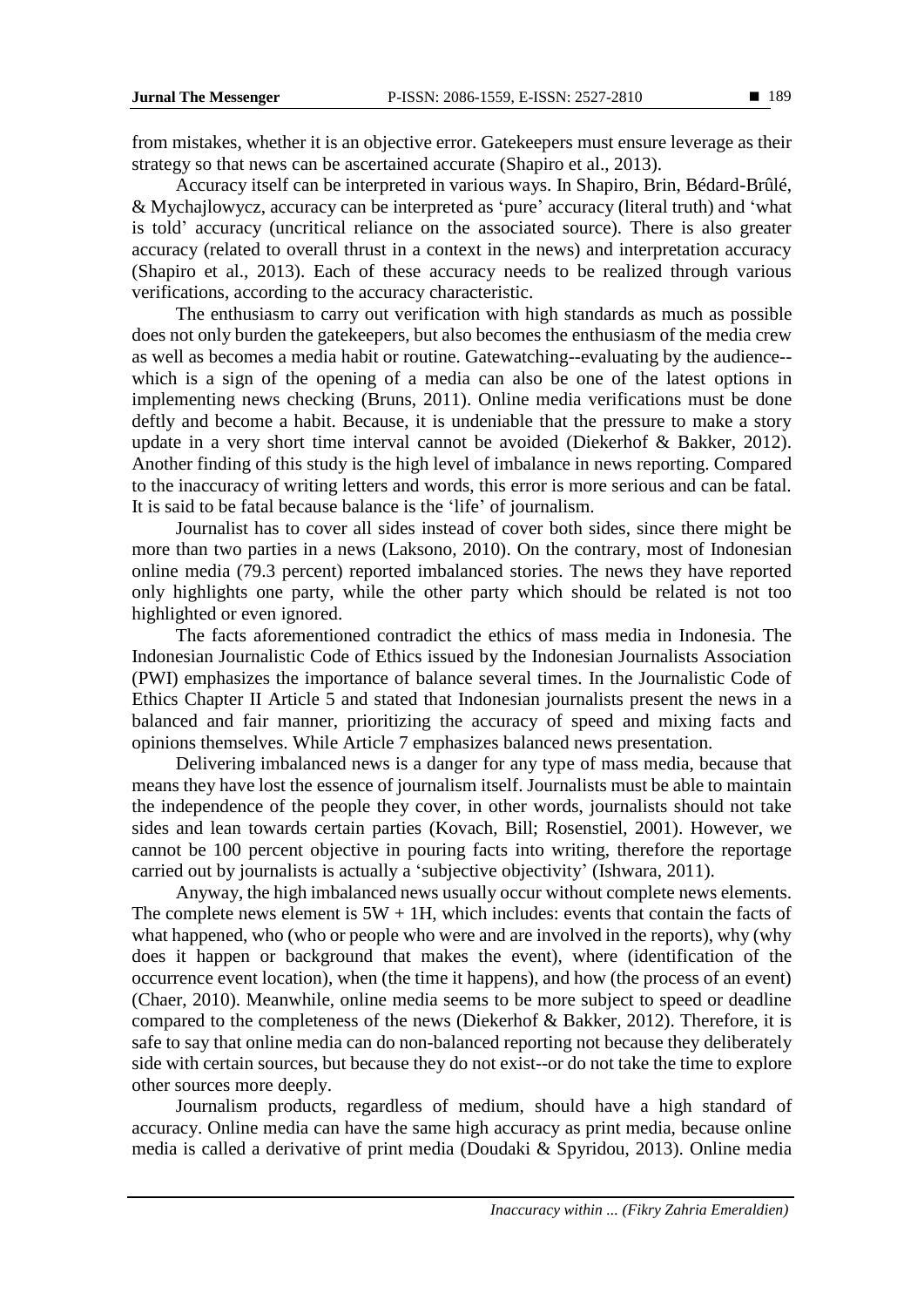can sustain the search for news sources through eyewitness--such as finding from this research--and then maintaining engagement (Mersey et al., 2010) as a form of media richness (Sheer, 2011).

As part of the news media in total, press companies have freedom of expression, but they also have to be ethical (Pers, 2011). Providing a special place for citizen journalism (Rogers, 2014) can be done as a form of openness towards gates, but the real gatekeeper function of the media must still be carried out properly. Affective news writing (Papacharissi, 2015) and emotional involvement in reporting news (Rosas, 2018) can be done, as long as credibility (Choi & Kim, 2017) and excellency (Shapiro et al., 2006) can be maintained.

Limitation in this study is that we did not measure traditional media such as print, television and radio; so that the results in this study cannot be compared with the mass media. This is also a suggestion for future research in order to measure inaccuracies in other media and then compare the results of the research with those in this study. Future research may also consider new models or measurements (Lance Holbert & Grill, 2015). Another thing that can be a suggestion for future research is to update studies on the inaccuracy of online journalistic media, because research like this is better done regularly (Berry, 1967).

### **Conclusion**

The high demand for speed on news in online media makes inaccuracies inevitable. Online journalism media in Indonesia--especially those with specialization in economics, technology, and business*-*-have high inaccuracies in writing letters and words compared to other categories of inaccuracy. Not only high in grammatical errors, online media in Indonesia is also high in presenting imbalanced news. This fact indicates that a more effective journalistic media verification mechanism is needed for online journalism. Verification must be mandatory for journalists and gatekeepers to minimize inaccuracies. Online news media must uphold ethics like other news media such as newspapers and television. The implementation of methods and routines that maintain accuracy needs to be enforced so that the credibility of online news media is established. Furthermore, future research can compare the inaccuracies between online media and print media where both produce written news.

### **Conflict of Interest**

We certify that there is no conflict of interest with any financial, personal, or other relationships with other people or organization related to the material discussed in the manuscript.

### **Acknowledgements**

This research was conducted to fulfill one of the requirements for graduation of Fikry Zahria Emeraldien's doctoral study at the Faculty of Social and Political Sciences in Universitas Airlangga, Indonesia.

### **References**

Adhiarso, D. S., Utari, P., & Hastjarjo, S. (2018). The Influence of News Construction and Netizen Response to the Hoax News in Online Media. *Jurnal The Messenger*, *10*(2), 162. https://doi.org/10.26623/themessenger.v10i2.782

Akoje, T. P., & Rahim, M. H. A. (2014). Development of journalism ethics: A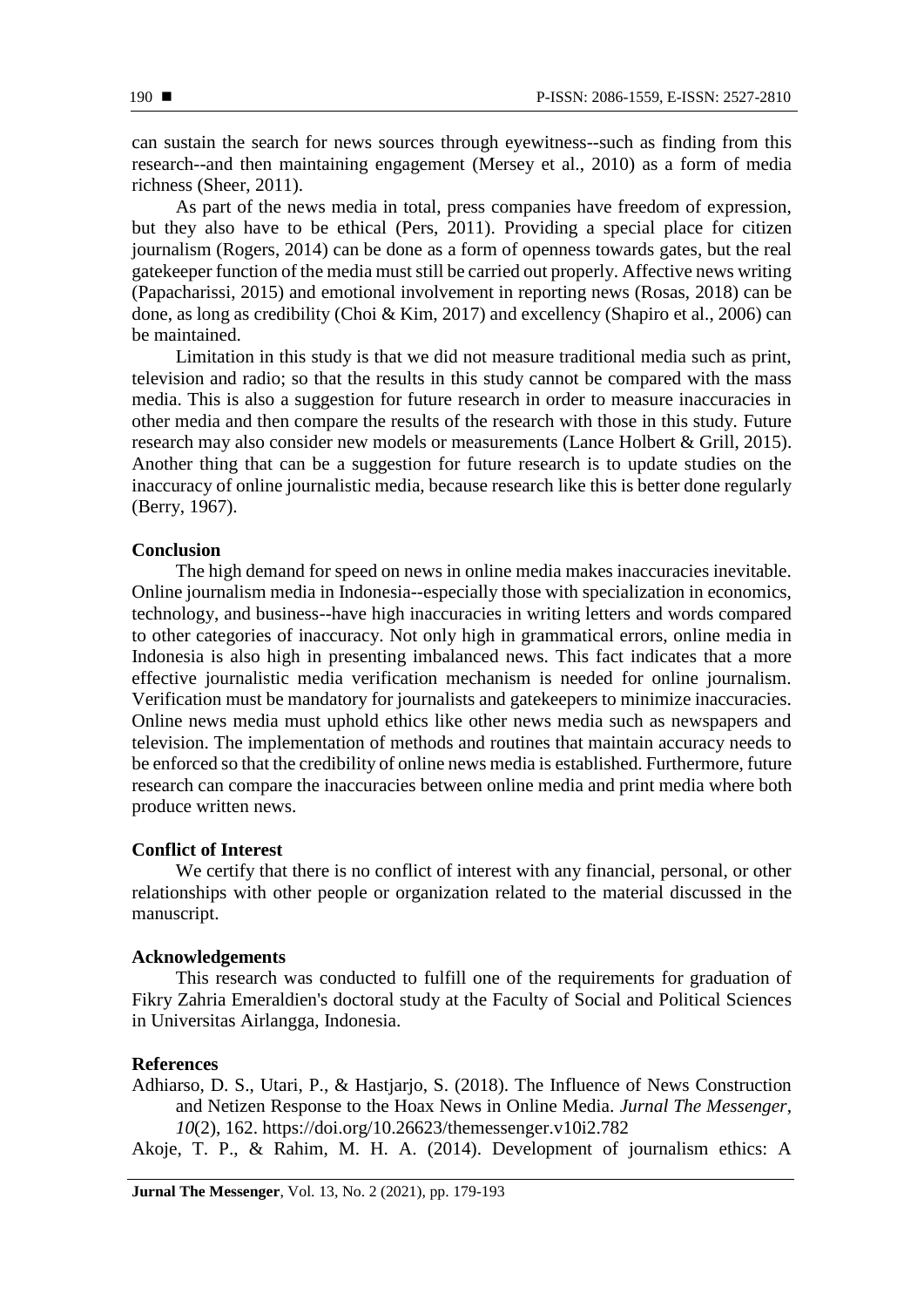comparative analysis of codes of ethics in Nigeria, United kingdom, United States of America, India and Russia. *Jurnal Komunikasi: Malaysian Journal of Communication*, *30*(2), 221–238. https://doi.org/10.17576/jkmjc-2014-3002-12

- Alzamora, G., & Tárcia, L. P. T. (2012). Convergence and Transmedia : *Brazilian Journalism Research*, *8*(1), 22–34. http://bjr.sbpjor.org.br/bjr/article/view/407
- Berry, F. C. (1967). A Study of Accuracy in Local News Stories of Three Dailies. *Journalism Quarterly*, *44*(3), 482–490. https://doi.org/10.1177/107769906704400309
- Brautović, M., Maštrapa, S. B., & John, R. (2020). Accuracy in online media: Insufficient journalistic routines in fact-checking and corrections. *Medijske Studije*, *11*(21), 66– 86. https://doi.org/10.20901/ms.11.21.4
- Bruns, A. (2011). Gatekeeping, Gatewatching, Real-Time Feedback : *Brazilian Journalism Research*, *7*(11), 117–136.
- Chaer, A. (2010). *Bahasa Jurnalistik*. Rineka Cipta.
- Chari, T. (2013). New Communication Technologies and Journalism Ethics in Zimbabwe: Practices and Malpractices. *Communication and Media Technologies*, *3*(2), 112–136. https://doi.org/10.5176/2301-3729\_jmcomm12.42
- Choi, S., & Kim, J. (2017). Online news flow: Temporal/spatial exploitation and credibility. *Journalism*, *18*(9), 1184–1205. https://doi.org/10.1177/1464884916648096
- Coddington, M. (2015). Clarifying Journalism's Quantitative Turn: A typology for evaluating data journalism, computational journalism, and computer-assisted reporting. *Digital Journalism*, *3*(3), 331–348. https://doi.org/10.1080/21670811.2014.976400
- Cunningham, S., & Craig, D. (2016). Online entertainment: A new wave of media globalization? *International Journal of Communication*, *10*, 5409–5425.
- Diekerhof, E., & Bakker, P. (2012). To check or not to check: An exploratory study on source checking by Dutch journalists. *Journal of Applied Journalism & Media Studies*, *1*(2), 241–253. https://doi.org/10.1386/ajms.1.2.241\_1
- Doudaki, V., & Spyridou, L. P. (2013). Print and Online News: Remediation practices in content and form. *Journalism Studies*, *14*(6), 907–925. https://doi.org/10.1080/1461670X.2012.746860
- Duffy, A., & Tan Rui Si, J. (2018). Naming the Dog on the Internet: Student reporters' verification tactics for non-elite newsmakers online. *Digital Journalism*, *6*(7), 910– 927. https://doi.org/10.1080/21670811.2017.1377092
- Fahmy, S., & Johnson, T. J. (2007). Mediating the Anthrax Attacks: Media Accuracy and Agenda Setting During a Time of Moral Panic. *Atlantic Journal of Communication*, *15*(1), 19–40. https://doi.org/10.1080/15456870701212583
- Fauzi, G. (2015). *Megawati: Bubarkan KPK Jika Tak Ada Korupsi.* CNN Indonesia. https://www.cnnindonesia.com/nasional/20150818123757-12-72853/megawatibubarkan-kpk-jika-tak-ada-korupsi
- Ishwara, L. (2011). *Jurnalisme dasar*. 188.
- Jacobson, S. (2010). Emerging models of multimedia journalism: A content analysis of multimedia packages published on nytimes.com. *Atlantic Journal of Communication*, *18*(2), 63–78. https://doi.org/10.1080/15456870903554882
- Joye, S. (2010). News media and the (de)construction of risk: How Flemish newspapers select and cover international disasters. *Catalan Journal of Communication & Cultural Studies*, *2*(2), 253–266. https://doi.org/10.1386/cjcs.2.2.253\_1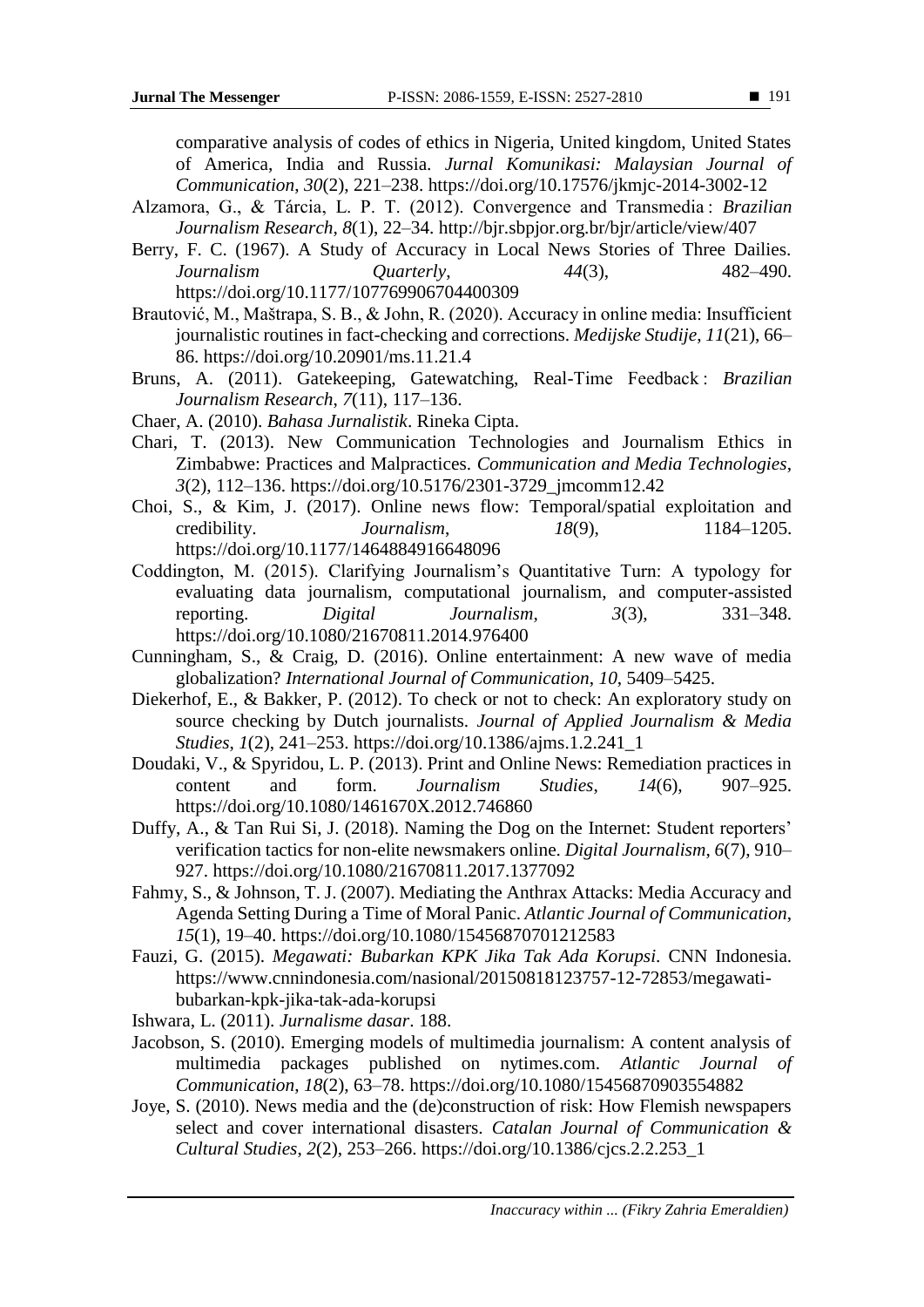- Karyotakis, M. A., Antonopoulos, N., & Saridou, T. (2019). A case study in news articles, users comments and a facebook group for article 3 of the Greek constitution. *Kome*, *7*(2), 37–56. https://doi.org/10.17646/KOME.75672.31
- Kovach, Bill; Rosenstiel, T. (2001). NRJ Books: The Elements of Journalism: What Newspeople Should Know and the Public Should Expect. *Newspaper Research Journal*. https://doi.org/10.1177/073953290102200409
- Laksono, D. D. (2010). *Jurnalisme Investigasi*.
- Lance Holbert, R., & Grill, C. (2015). Clarifying and expanding the use of confirmatory factor analysis in journalism and mass communication research. *Journalism and Mass Communication Quarterly*, *92*(2), 292–319. https://doi.org/10.1177/1077699015583718
- Ma, T., Ramli, R., & Abdul Rahman, N. A. (2018). Challenges of Dissemination of Islamrelated Information for Chinese Muslims in China. *Jurnal The Messenger*, *10*(1), 1. https://doi.org/10.26623/themessenger.v10i1.767
- Maguire, M. (2016). Methodology matters: A framework for gauging accuracy and impact. *Journal of Applied Journalism & Media Studies*, *5*(3), 405–422. https://doi.org/10.1386/ajms.5.3.405\_1
- Maier, S. R. (2005). Accuracy matters: A cross-market assessment of newspaper error and credibility. *Journalism and Mass Communication Quarterly*, *82*(3), 533–551. https://doi.org/10.1177/107769900508200304
- Marshall, H. (1972). Newspaper Accuracy in Tucson. *Journalism Quarterly*, *54*(1), 165– 169. https://doi.org/10.1177/107769907705400127
- Mersey, R. D., Malthouse, E. C., & Calder, B. J. (2010). Engagement with online media. *Journal of Media Business Studies*, *7*(2), 39–56. https://doi.org/10.1080/16522354.2010.11073506
- Michael W. Singlatery; Richard Lipsky. (1977). Accuracy in Local TV News. *Journalism Quarterly*, *54*(2), 362–364.
- Papacharissi, Z. (2015). Toward New Journalism(s): Affective news, hybridity, and liminal spaces. *Journalism Studies*, *16*(1), 27–40. https://doi.org/10.1080/1461670X.2014.890328
- Pers, J. D. (2011). Era Media Online, New Media Antara Kemerdekaan Berekspresi dan Etika. *Jurnal Dewan Pers*, *4*, 1–75.
- Pesquisa, B. De. (2017). Routines in Web Journalism : *Brazilian Journalism Research*, *13*(1), 20–37.
- Potter, W. J., & Thai, C. L. (2019). Reviewing media literacy intervention studies for validity. *Review of Communication Research*, *7*(2019), 1–29. https://doi.org/10.12840/ISSN.2255-4165.018
- Putri, N. P. W. (2012). Gateekeeping Process dalam Citizen Journalism Berkaitan dengan Partisipasi Masyarakat dalam Menyampaikan Informasi Lalulintas di Radio Idola FM Semarang. *Jurnal The Messenger*, *4*(1), 35–42.
- Rizkiansyah, M., Muslikhin, & Wiratma, M. (2020). Between clarity and novelty implementation in Indonesia online media according to the principle of journalist. *Jurnal Komunikasi: Malaysian Journal of Communication*, *36*(3), 1–13. https://doi.org/10.17576/JKMJC-2020-3603-01
- Rogers, S. (2014). Data journalism is the new punk. *British Journalism Review*, *25*(2), 31–34. https://doi.org/10.1177/0956474814538181
- Rosas, O. V. (2018). News Media and the Emotional Public Sphere| Strategic Avoidance and Strategic Use: A Look into Spanish Online Journalists' Attitudes Toward

**Jurnal The Messenger**, Vol. 13, No. 2 (2021), pp. 179-193